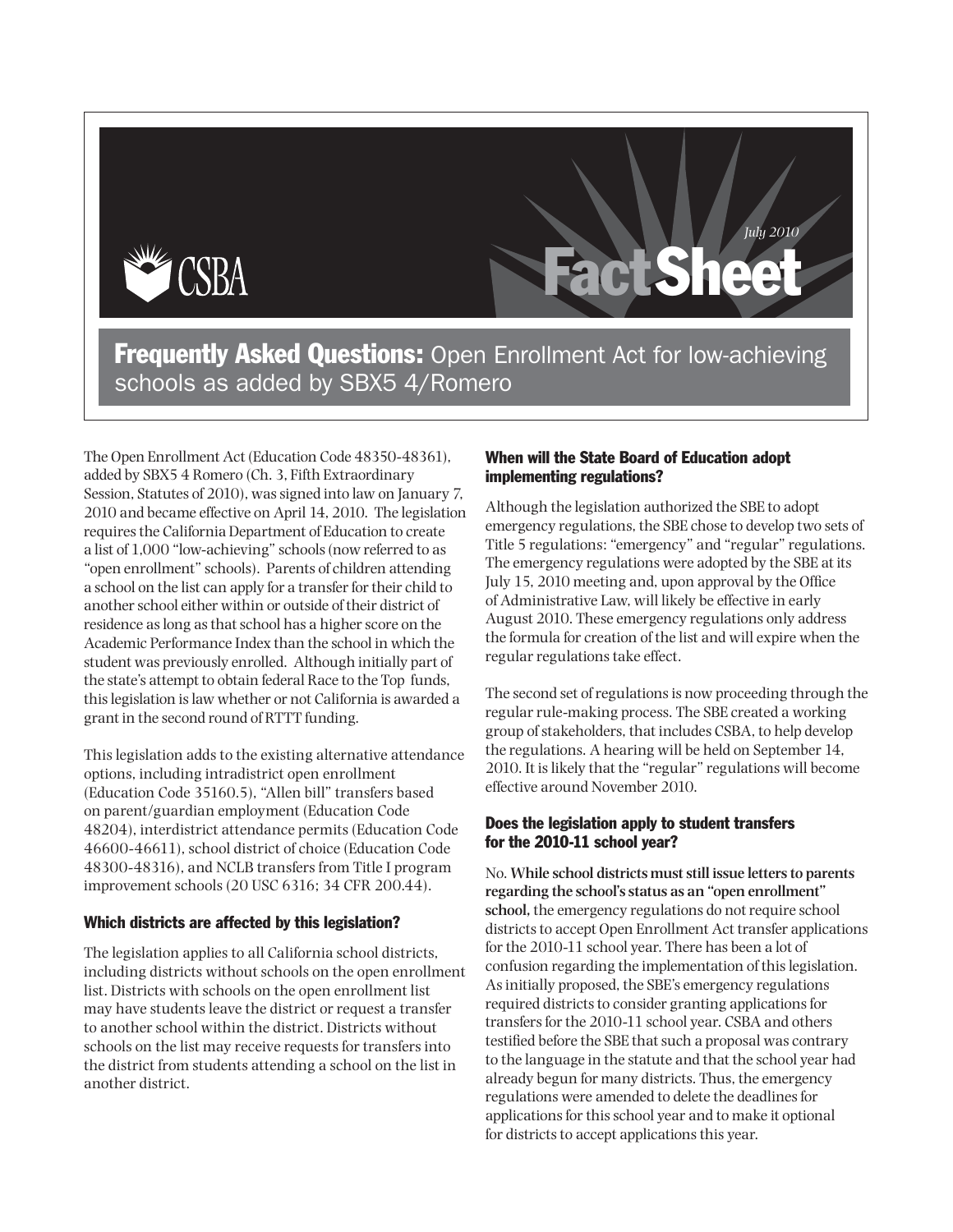It's important that districts treat all applications consistently. If applications will be accepted this school year, then students should be admitted or denied admittance consistent with the requirements in statute specified below.

## How does the CDE determine which schools are on the list of open enrollment schools?

Education Code 48352 requires the CDE to annually create an open enrollment list of 1,000 schools based on a ratio of elementary, middle and high schools as existed in decile 1 of the 2009 base API—687 elementary schools, 165 middle schools and 148 high schools. The list excludes charter schools, schools that are closed, schools with fewer than 100 valid test scores, and court, community or community day schools. A district may not have more than 10 percent of its schools on the list.

The methodology for developing the list was approved by the SBE at its July 15, 2010 meeting. According to the CDE, based on its initial run of the figures, there are over 500 districts with schools on the list. The schools range from deciles 1 to 6 on the API and include some schools with an API score of 800 or above. There are 290 districts with fewer than 10 schools on the list and 50 single-school districts are represented.

A draft list can be found on the SBE's July 14-15, 2010 agenda, Item 33, Addendum, and is available at www.cde.ca.gov/be/ ag/ag/yr10/documents/bluejul10item33.doc. A final list will likely be posted by the CDE in early August 2010.

# For districts with schools on the open enrollment list:

# What type of notification must be provided to parents?

Education Code 48354 and 5 CCR 4702 specify that the district of residence must notify the parent of each student attending a school on the open enrollment list of the option to transfer on the first day of instruction. If the district has not been notified that one of its schools is on the list by the first day of instruction, the notice must be sent no later than September 15, 2010. Education Code 48354 specifies that the notice to parents must be consistent with federal law which requires schools in year one of Program Improvement and beyond to notify parents of their option to transfer their child to another school within the district.

Districts should keep in mind that Education Code 48985 specifies that when 15 percent or more of students in a school speak a language other than English, all notices sent to the parents of this student population must be written in that student's primary language and may be answered by the parent in either language.

## Can a district deny a student's transfer out of the district?

The district of residence has limited ability to deny transfers out of the district. Education Code 48355 allow transfers to be limited or denied if the governing board has determined that the transfer would negatively impact the district's court-ordered or voluntary desegregation plan or racial and ethnic balance.<sup>1</sup>

# For all districts: Dealing with transfer applications

# What is the transfer application process?

Education Code 48354 states that a parent must submit an application requesting a transfer to another district (the district of enrollment) by January 1 of the preceding year for which the transfer is requested, although the January 1 deadline may be waived by the district. For example, a parent may submit an application by January 1, 2011 for enrollment in the 2011-12 school year. The application may request enrollment in a specific school or program. Within 60 days of receiving the application, the district of enrollment must notify the parent and the student's district of residence whether the application has been accepted or rejected and, if rejected, the reasons for the rejection.

If the application is accepted, the district of enrollment must ensure that the student is enrolled in a school with a higher API than the school in which the student was previously enrolled. Once admitted, the student is deemed a "resident" of the new district and does not need to reapply for enrollment in that school, regardless of whether the student's school of residence remains on the open enrollment list.

## What are the enrollment priorities?

The district is required to establish a period of time for resident student enrollment before accepting transfer applications. Enrollment priority must first be given to

 <sup>1</sup> In *Crawford v. Huntington Beach Union High School District*, a California appellate court held that a district's intradistrict enrollment policy, which contained a racial and ethnic balance component as authorized by Education Code 35160.5, violated the constitutional provisions added by Proposition 209 (Article I, Section 31). Because of the potential for legal challenge, districts should be extremely cautious if denying transfers on this basis and should consult district legal counsel.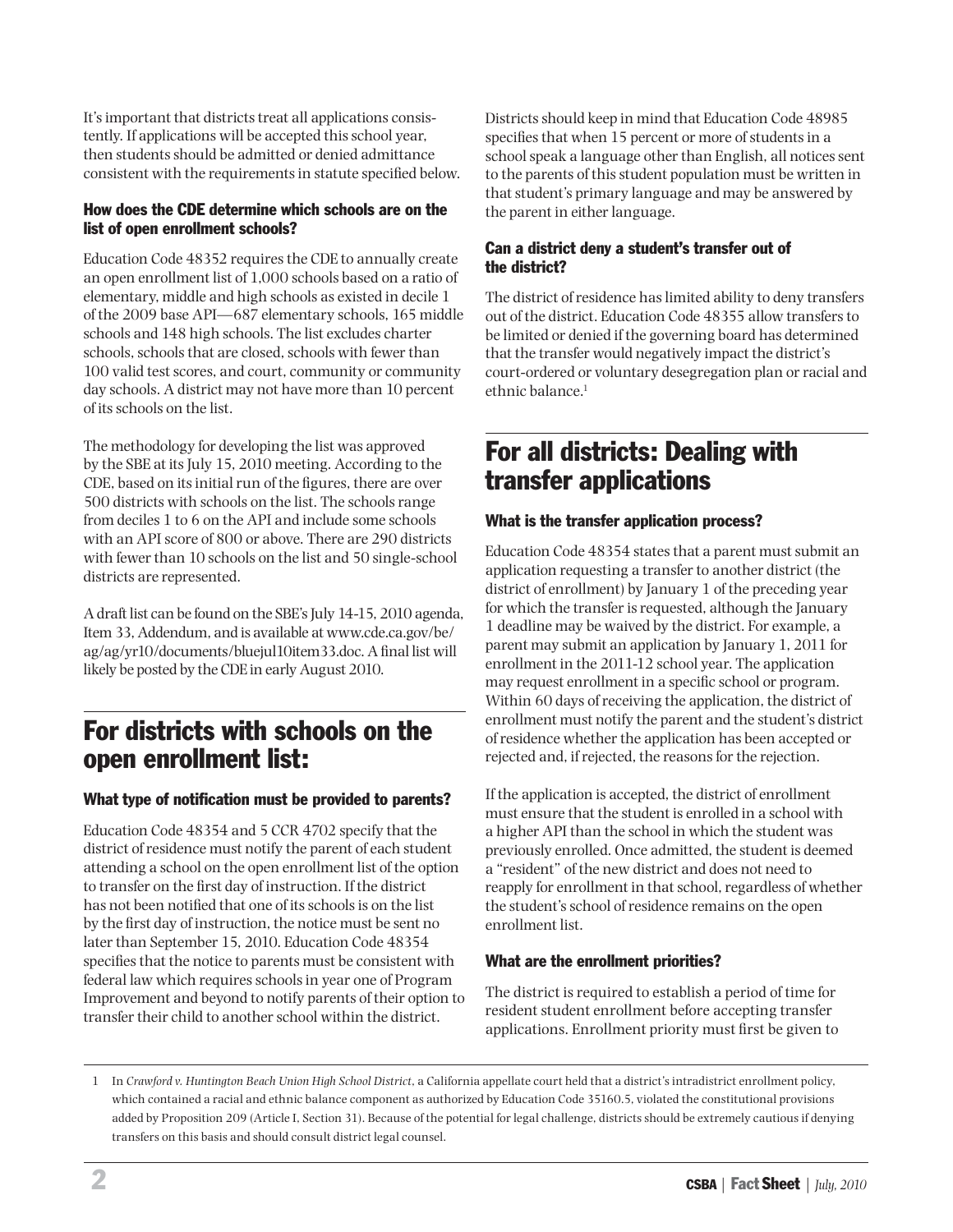students who reside within the district (including students residing within a school's attendance boundary and those applying for intradistrict open enrollment). Thus, the deadlines for applications must be aligned with the deadline for resident enrollment.

If the number of open enrollment transfer applications exceeds the slots available, a lottery must be conducted with first priority given to siblings of students who already attend the requested school and second priority to students transferring from a program improvement school ranked in decile 1 of the API.

However, the law is contradictory in that districts must notify parents within 60 days whether their transfer application has been accepted or rejected. Thus, if a parent submits a transfer application on September 1, the district would need to provide notification of the application's status by November 1, even though the enrollment period for residents might still be open and the district would not yet know how many slots would be available at a specific school for transfer students. It is anticipated that the SBE's final regulations will address this statutory contradiction.

## What criteria can a district use to reject a transfer application?

The law authorizes a district of enrollment to adopt "specific written standards" for acceptance and rejection of applications. The standards may include consideration of the capacity of a program, class, grade level or school building or adverse financial impact. The standards may not include consideration of a student's academic achievement, proficiency in English language, family income or any of the prohibited bases of discrimination.

# What's the definition of "adverse financial impact"?

The SBE's proposed regulations initially contained language that defined "adverse financial impact" in a way that severely limited a district's ability to use that standard as a basis for denial. As a result of testimony by CSBA and others, that section was removed from the regulations that were ultimately approved by the SBE at its July 15, 2010 meeting. However, at the same meeting, the SBE created a working group of interested stakeholders to work on refining the regular regulations. Thus, it's possible that the final regulations may further define this term.

Depending on the SBE's final regulations, examples of standards for rejection might include negative impact on classroom or building capacity causing the district to exceed class size reduction limits or exceeding student-teacher ratios pursuant to the district's collective bargaining agreement.

# Next steps: What should districts do now?

# It is recommended that all districts:

- Start compiling data. If the district is concerned about the number of transfer applications that might be received for the 2011-12 school year, data should be collected so that the district will be able to accurately project the number of slots that are available and correctly apply the standards for acceptance and rejection. These data might include the number of students expected to matriculate from feeder districts, the average number of slots that may need to be kept open for resident students who enroll after the enrollment deadline, costs per student and building capacity issues. Since once admitted a student is deemed a resident of the district, capacity of later grades and class size reduction efforts should also be considered.
- Use the data to begin considering "specific written standards." As soon as possible, boards should make themselves familiar with the provisions of this law. In particular, school board members should be aware of the fast-moving deadlines for implementation which do not align with existing interdistrict transfer laws. When the CDE releases the final statewide list of low-achieving schools, districts should be aware if any of their schools are designated.
- In the fall, adopt board policy and administrative regulations detailing the district's "specific written standards." Given the controversy at the July 2010 SBE meeting, it is likely that there may be significant amendments to the proposed Title 5 regulations. Thus, any policy developed by the district now will likely need significant revision to reflect the final regulations. CSBA will provide a sample board policy and administrative regulation as soon as possible and when the SBE's regulations become final, probably sometime in November 2010.

# In addition, districts with schools on the list should:

• Provide parent notification. The district of residence must notify parents of students attending a school on the list of their option to transfer to another school within the district or outside of the district. The notification must be sent by the first day of instruction or, if notification from the CDE of the school's placement on the list is not received until after the first day of instruction, by September 15, 2010. Districts must notify parents this September for purposes of enrollment for 2011-12. For schools that are also in Title I program improvement, the district may want to combine this notice with the notice of the opportunity to transfer under federal law.